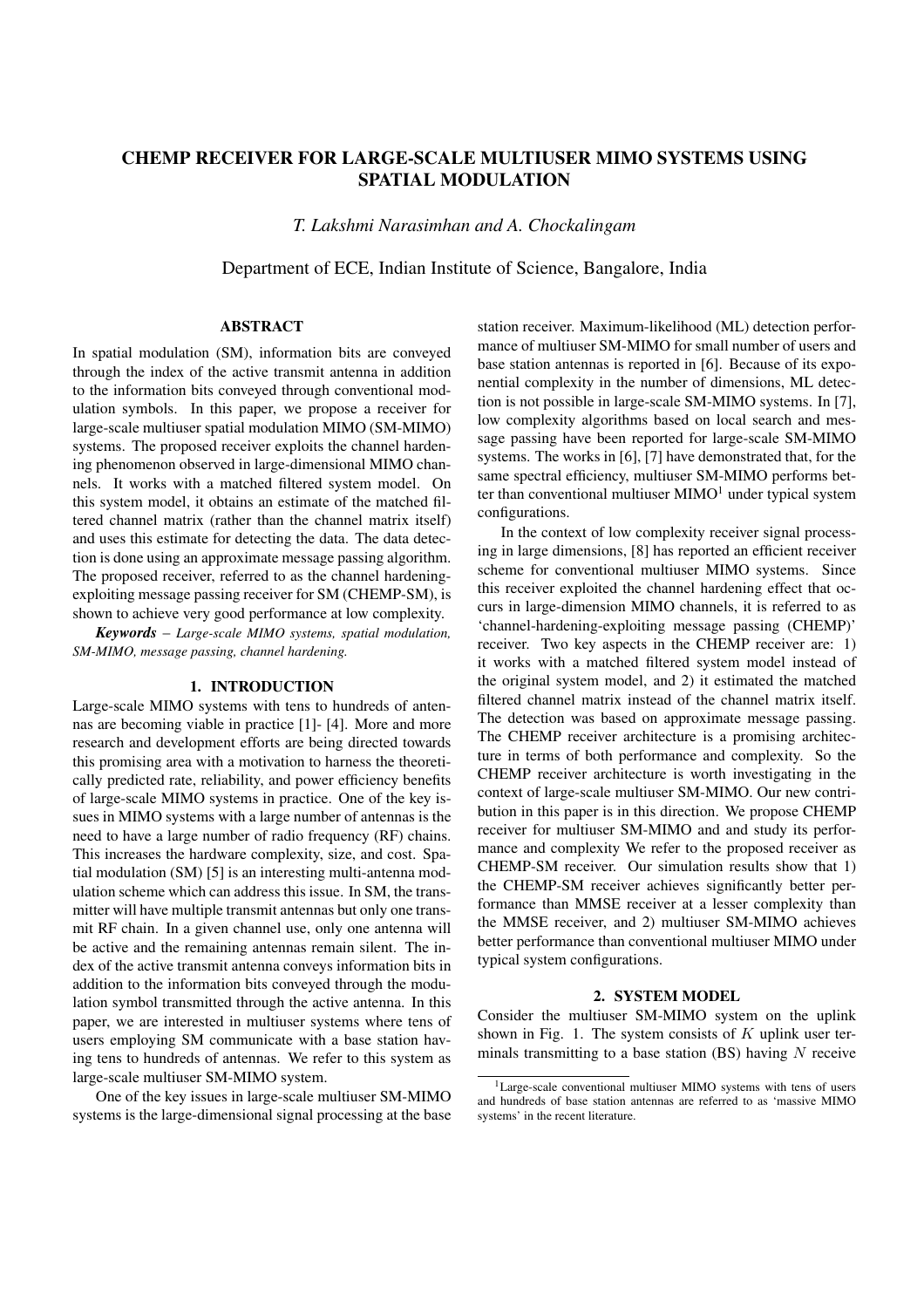

Fig. 1: Large-scale multiuser SM-MIMO system.

antennas.  $N$  is in the order of tens to hundreds, and  $K$  is in tens. The ratio  $\alpha = K/N$  is defined as the system loading factor. Each one of the K user terminals has  $n_t$  transmit antennas but only one transmit RF chain, and the information transmitted by these  $K$  user terminals are spatially modulated. That is, each user's information bits are conveyed to the BS in two parts:  $i)$  through the index of the transmitting antenna, and  $ii)$  through a symbol from a modulation alphabet A. Specifically, in each channel use, each user terminal transmits a symbol from A through one of its  $n_t$  transmit antennas, and this transmit antenna is chosen based on antenna index bits. The number of bits conveyed per channel use per user through the modulation symbol is  $\lfloor \log_2 |A| \rfloor$  and that through the antenna index is  $|\log_2 n_t|$ . Hence, a total of  $\lfloor \log_2 |\mathbb{A}| \rfloor + \lfloor \log_2 n_t \rfloor$  bits per channel use (bpcu) per user is conveyed. For e.g., in a system with  $K = 10$ ,  $n_t = 2$ , 4-QAM, the system throughput is 30 bpcu.

The SM signal set, denoted by  $\mathbb{S}_{n_t,\mathbb{A}}$ , is parameterized by  $n_t$  and A, and is given by

$$
\mathbb{S}_{n_t,\mathbb{A}} = \{ \mathbf{s}_{j,l} : j = 1, \cdots, n_t, l = 1, \cdots, |\mathbb{A}| \},
$$
  
s.t.  $\mathbf{s}_{j,l} = [0, \cdots, 0, \underbrace{s_l}_{j\text{th coordinate}}, 0, \cdots, 0]^T, s_l \in \mathbb{A}.$  (1)

For e.g., for  $n_t = 2$  and 4-QAM,  $\mathbb{S}_{n_t,\mathbb{A}}$  is given by

$$
\mathbb{S}_{2,4\text{-QAM}} = \left\{ \begin{bmatrix} +1+j \\ 0 \end{bmatrix}, \begin{bmatrix} +1-j \\ 0 \end{bmatrix}, \begin{bmatrix} -1+j \\ 0 \end{bmatrix}, \begin{bmatrix} -1-j \\ 0 \end{bmatrix}, \begin{bmatrix} -1-j \\ 0 \end{bmatrix}, \begin{bmatrix} 0 \\ +1+j \end{bmatrix}, \begin{bmatrix} 0 \\ +1-j \end{bmatrix}, \begin{bmatrix} 0 \\ -1+j \end{bmatrix}, \begin{bmatrix} 0 \\ -1-j \end{bmatrix} \right\}.
$$
 (2)

Let  $x_k \in \mathbb{S}_{n_t,\mathbb{A}}$  denote the spatially modulated signal vector of the kth user. Let

$$
\mathbf{x} \triangleq [\mathbf{x}_1^T \ \mathbf{x}_2^T \ \cdots \ \mathbf{x}_i^T \ \cdots \ \mathbf{x}_K^T]^T \tag{3}
$$

denote the vector obtained by stacking the SM signal vectors from all the K users. Note that  $\mathbf{x} \in \mathbb{S}_{n_t,\mathbb{A}}^K$ .

Let  $\mathbf{H} \in \mathbb{C}^{N \times Kn_t}$  denote the channel gain matrix, where the entry  $H_{i,(k-1)n_t+j}$  denotes the channel gain from the jth transmit antenna of the kth user to the ith receive antenna at the BS. The entries of H are assumed to be i.i.d. Gaussian with zero mean and variance  $\sigma_k^2$ , such that  $\sum_k \sigma_k^2 = K$ . The  $\sigma_k^2$  models the imbalance in the received power from user k due to path loss etc., and  $\sigma_k^2 = 1$  corresponds to the case of perfect power control. Assuming perfect synchronization, the signal received at the ith BS antenna is

$$
y_i = \sum_{k=1}^{K} x_{l_k} H_{i,(k-1)n_t+j_k} + n_i,
$$
 (4)

where  $x_{l_k}$  is the  $l_k$ th symbol in A, transmitted by the  $j_k$ th antenna of the  $k$ th user, and  $n_i$  is the noise modeled as  $CN(0, \sigma^2)$ . The received signal at the BS antennas can be written in vector form as

$$
y = Hx + n, \tag{5}
$$

where  $\mathbf{y} = [y_1, y_2, \dots, y_N]^T$  and  $\mathbf{n} = [n_1, n_2, \dots, n_N]^T$ . For the system model in (5), the maximum-likelihood (ML) detection rule is given by

$$
\hat{\mathbf{x}} = \underset{\mathbf{x} \in \mathbb{S}_{n_t,\mathbb{A}}^K}{\text{argmin}} \|\mathbf{y} - \mathbf{H}\mathbf{x}\|^2, \tag{6}
$$

and the maximum a posteriori probability (MAP) decision rule is given by

$$
\hat{\mathbf{x}} = \underset{\mathbf{x} \in \mathbb{S}_{n_{t,\hat{\mathbb{A}}}}^{K}}{\operatorname{argmax}} \ \Pr(\mathbf{x} \mid \mathbf{y}, \mathbf{H}). \tag{7}
$$

Note that,  $|\mathbb{S}_{n_t,\mathbb{A}}^K| = (|\mathbb{A}|n_t)^K$ . So the exact computation of (6) and (7) requires exponential complexity in  $K$ . We propose a low complexity message passing based SM signal detection algorithm that exploits channel hardening.

*Channel hardening in large-scale MIMO channels*: Channel hardening refers to the phenomenon where, as  $n_r$  and  $n_t$ in a  $n_r \times n_t$  MIMO channel are increased keeping their ratio fixed, the distribution of the singular values of the MIMO channel matrix H becomes less sensitive to the actual distribution of the entries of the channel matrix (as long as the entries are i.i.d.) [9]- [11]. An effect of channel hardening is that very tall or very wide channel matrices<sup>2</sup> are very well conditioned. Another interesting result of channel hardening is that as the dimensions of H increases, the off-diagonal terms of the  $H<sup>H</sup>H$  matrix become increasingly weaker compared to the diagonal terms, i.e.,  $\frac{H^H H}{n_r} \to I_{n_t}$  for  $n_r, n_t \to \infty$  with  $n_t/n_r = \alpha$ . The receiver scheme we propose in the next section, referred to as the CHEMP-SM receiver, exploits the channel hardening phenomenon for efficient signal detection and channel estimation in large-scale SM-MIMO systems.

#### 3. CHEMP-SM RECEIVER

We refer to the detection algorithm proposed in this section as 'CHEMP-SM detector'. We refer to the CHEMP-SM detector along with the channel estimator proposed in this section as the 'CHEMP-SM receiver'. We present the CHEMP-SM detector and the channel estimator below.

<sup>2</sup>In practice, the channel matrix in a multiuser system with tens of singleantenna users and hundreds of BS antennas will become a very tall matrix on the uplink, and a very wide matrix on the downlink.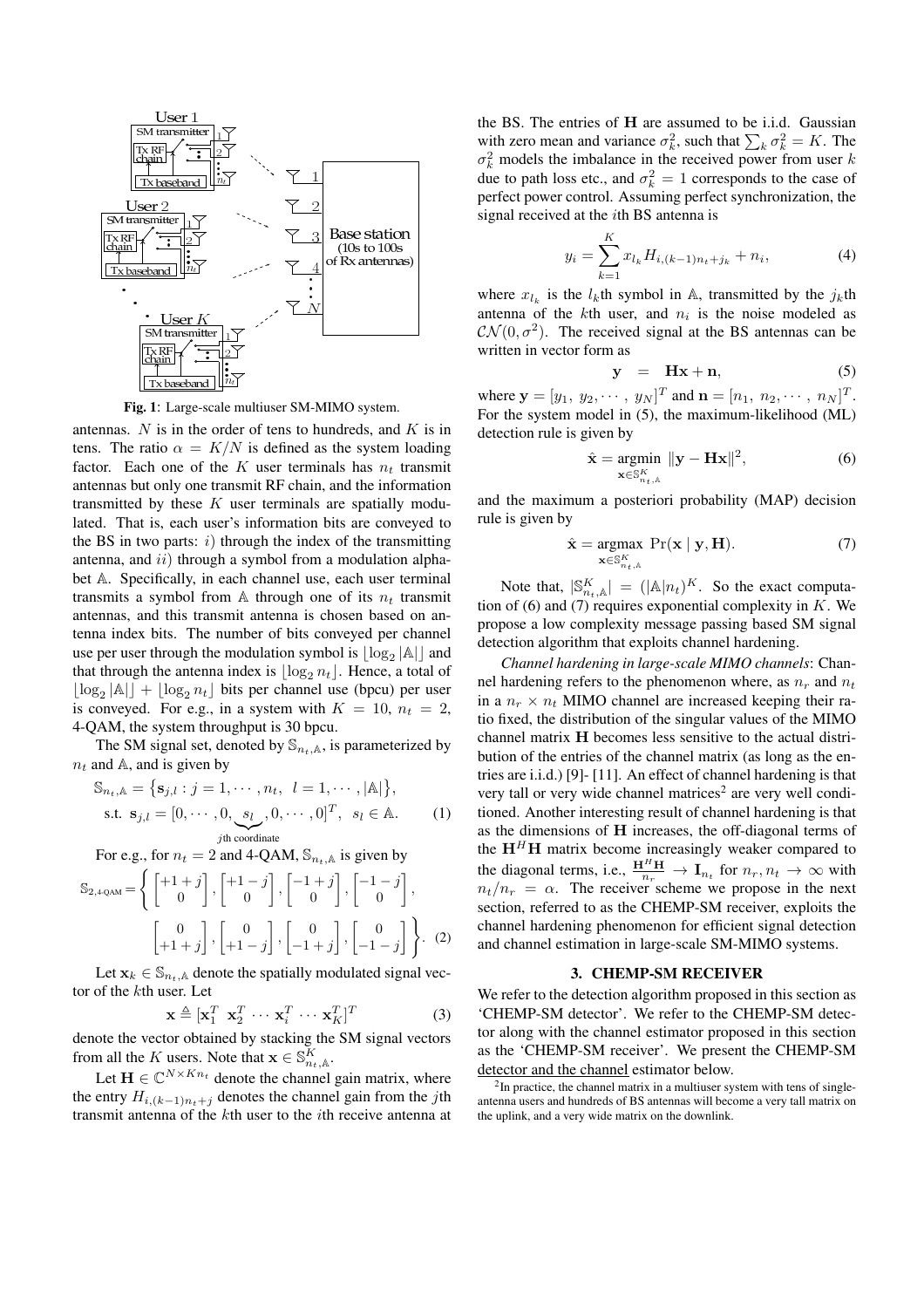#### 3.1. Proposed CHEMP-SM detector

First, perform a matched filter operation on the received signal vector y in (5) as  $H^H y$ , which can be written as

$$
\mathbf{H}^{H}\mathbf{y} = \mathbf{H}^{H}(\mathbf{H}\mathbf{x} + \mathbf{w}).
$$
 (8)

An equivalent system model corresponding to (8) can be written as  $z = Jx + v,$  (9)

where

$$
\mathbf{z} \triangleq \frac{\mathbf{H}^H \mathbf{y}}{N}, \quad \mathbf{J} \triangleq \frac{\mathbf{H}^H \mathbf{H}}{N}, \quad \mathbf{v} \triangleq \frac{\mathbf{H}^H \mathbf{w}}{N}.
$$
 (10)

Similar to  $(3)$  in the original system model, the vector  $\bf{z}$  in  $(9)$ can be viewed as a concatenation of  $K$  sub-vectors each of dimension  $n_t \times 1$ , i.e.,  $\mathbf{z} = [\mathbf{z}_1^T \ \mathbf{z}_2^T \ \cdots \ \mathbf{z}_i^T \ \cdots \ \mathbf{z}_K^T]^T$ . Likewise,  $\mathbf{v} = [\mathbf{v}_1^T \quad \mathbf{v}_2^T \quad \cdots \quad \mathbf{v}_i^T \quad \cdots \quad \mathbf{v}_K^T]^T$ , where  $v_j = \sum_{i=1}^N \mathbf{v}_i^T$  $_{l=1}$  $H_{lj}^*w_l$ N is the jth element of **v** and  $H_{ji}$  is the  $(j, i)$ th element of **H**.

For large  $N$ , the  $v_i$  can be approximated to be Gaussian with zero mean and variance  $\sigma_v^2 = \frac{\sigma^2}{N}$  $\frac{\sigma^2}{N}$ . Each sub-vector  $z_i$  can be expressed as

$$
\mathbf{z}_{i} = \mathbf{J}_{ii}\mathbf{x}_{i} + \underbrace{\sum_{j=1,j\neq i}^{K} \mathbf{J}_{ij}\mathbf{x}_{j} + \mathbf{v}_{i}}_{\triangleq \mathbf{g}_{i}},
$$
(11)

where  $J_{ij}$  is a  $n_t \times n_t$  sub-matrix of J formed from the elements in rows  $(i-1)n_t + 1$  to  $in_t$  and columns  $(j-1)n_t + 1$ to  $jn_t$ , i.e., **J** can be written in terms of the sub-matrices as

$$
\mathbf{J} = \begin{bmatrix} \mathbf{J}_{11} & \mathbf{J}_{12} & \cdots & \mathbf{J}_{1K} \\ \mathbf{J}_{21} & \mathbf{J}_{22} & \cdots & \mathbf{J}_{2K} \\ \vdots & & \ddots & \vdots \\ \mathbf{J}_{K1} & \mathbf{J}_{K2} & \cdots & \mathbf{J}_{KK} \end{bmatrix}.
$$

The vector  $g_i$  defined in (11) denotes the interference-plusnoise to the ith user's signal, which involves the off-diagonal elements of  $\frac{H^H H}{N}$  (i.e.,  $J_{ij}$ ,  $i \neq j$ ). By virtue of channel hardening, the matrix J has strong diagonal elements for large  $N, K$ , and so does  $J_{ii}$  for all i. We approximate  $g_i$  to have a joint Gaussian distribution with mean  $\mu_i$  and variance  $\Sigma_i$ , which can be written as

$$
\mu_i = \mathbb{E}(\mathbf{g}_i) = \sum_{j=1, j \neq i}^{K} \mathbf{J}_{ij} \mathbb{E}(\mathbf{x}_j)
$$
(12)

$$
\Sigma_i = \text{Var}(\mathbf{g}_i) = \sum_{j=1, j\neq i}^{N} \mathbf{J}_{ij} \text{Var}(\mathbf{x}_j) \mathbf{J}_{ij}^H + \sigma_v^2 \mathbf{I}_{n_t}.
$$
 (13)

Let  $\mathbf{p}_i$  denote the  $|\mathbb{A}|n_t$ -sized vector of probability masses corresponding to SM signal vector  $x_i$ . The entries of  $p_i$  are

$$
p_i(\mathbf{s}) = Pr(\mathbf{x}_i = \mathbf{s}), \mathbf{s} \in \mathbb{S}_{n_t, \mathbb{A}}.
$$

Now, we have

$$
\mathbb{E}(\mathbf{x}_j) = \sum_{\forall \mathbf{s}, \ \mathbf{s} \in \mathbb{S}_{n_t, \mathbb{A}}} \mathbf{s} p_j(\mathbf{s}) \tag{14}
$$

$$
\text{Var}(\mathbf{x}_j) = \sum_{\forall \mathbf{s}, \; \mathbf{s} \in \mathbb{S}_{n_t, \mathbb{A}}} \mathbf{s} \mathbf{s}^H p_j(\mathbf{s}) - \mathbb{E}(\mathbf{x}_j) \mathbb{E}(\mathbf{x}_j)^H. \tag{15}
$$

The  $p_i$ s are approximated with the corresponding a posteriori probabilities (APP), i.e.,

$$
p_i(\mathbf{s}) \leftarrow \Pr(\mathbf{x}_i = \mathbf{s} | \mathbf{z}_i, \mathbf{J}), \tag{16}
$$

where

$$
\Pr(\mathbf{x}_i = \mathbf{s} | \mathbf{z}_i, \mathbf{J}) \propto \exp\left(\frac{-1}{2}(\mathbf{z}_i - \mathbf{J}_{ii}\mathbf{s} - \boldsymbol{\mu}_i)^H \boldsymbol{\Sigma}_i^{-1}(\mathbf{z}_i - \mathbf{J}_{ii}\mathbf{s} - \boldsymbol{\mu}_i)\right).
$$

*Message passing:* The multiuser SM-MIMO system is modeled as a fully-connected graph with  $K$  nodes, where the ith node is an approximate APP processor corresponding to  $\mathbf{x}_i$ . The probability vectors  $\mathbf{p}_i$ s are initialized with equiprobable masses. The *i*th node uses the knowledge of  $J$ ,  $z_i$  and the incoming vector messages  $\{p_1, p_2, \cdots, p_{i-1}, p_{i+1}, \cdots, p_K\},\$ to compute  $p_i$  as per (16), which also requires the computation of (12) and (13). We employ damping of messages to improve the rate of convergence. At the end of the tth iteration, the message is damped with a damping factor  $\Delta \in [0, 1)$ . Thus, if  $\tilde{\mathbf{p}}_i^t$  is the computed probability vector at the *t*<sup>th</sup> iteration, the message at the end of tth iteration is given by

$$
\mathbf{p}_i^t = (1 - \Delta)\tilde{\mathbf{p}}_i^t + \Delta \mathbf{p}_i^{t-1}.
$$
 (17)

The message passing is carried out for a certain number of iterations, after which the algorithm stops. Now, an estimate of the modulation symbol transmitted by the  $i$ th user is obtained as

$$
\hat{s}_i = \underset{s \in \mathbb{A}}{\text{argmax}} \sum_{\forall \mathbf{s}, \ \mathbf{s} \in \mathbb{S}_{n_t, \mathbb{A}} : \ \mathcal{X}(\mathbf{s}) = s} p_i(\mathbf{s}), \tag{18}
$$

where  $\mathcal{X}(s)$  is the non-zero element in s. An estimate of the antenna index chosen for transmission by the ith user is obtained as

$$
\hat{q}_i = \underset{q \in \{1, \cdots, n_t\}}{\text{argmax}} \sum_{\forall \mathbf{s}, \ \mathbf{s} \in \mathbb{S}_{n_t, \mathbb{A}} : \mathcal{I}(\mathbf{s}) = q} p_i(\mathbf{s}).\tag{19}
$$

where  $\mathcal{I}(s)$  is the index of the non-zero element in s. The values of  $\hat{s}_i$  and  $\hat{q}_i$  are then demapped to obtain the information bits of the ith user.

*Complexity*: The orders of complexity for the computation of **z** and **J** are  $O(NKn_t)$  and  $O(NK^2n_t^2)$ , respectively. The complexities for the computation of  $(12)$ ,  $(13)$  and  $(16)$ are of orders  $O(n_t^2 K^2)$ ,  $O(n_t^3 K^2)$  and  $O(n_t^3 K | \mathbb{S}_{n_t, \mathbb{A}} |)$ , respectively. Therefore, the overall complexity of the algorithm is  $O(NK^2n_t^2)$ . For large N and K, this complexity is less than the complexity of MMSE detection. This is because MMSE detection requires  $O(K^3 n_t^3)$  for the inversion of a  $Kn_t$ -sized matrix and  $O(NK^2n_t^2)$  for matrix multiplication. This complexity advantage of the proposed message passing based detection over MMSE detection is captured in Table 1.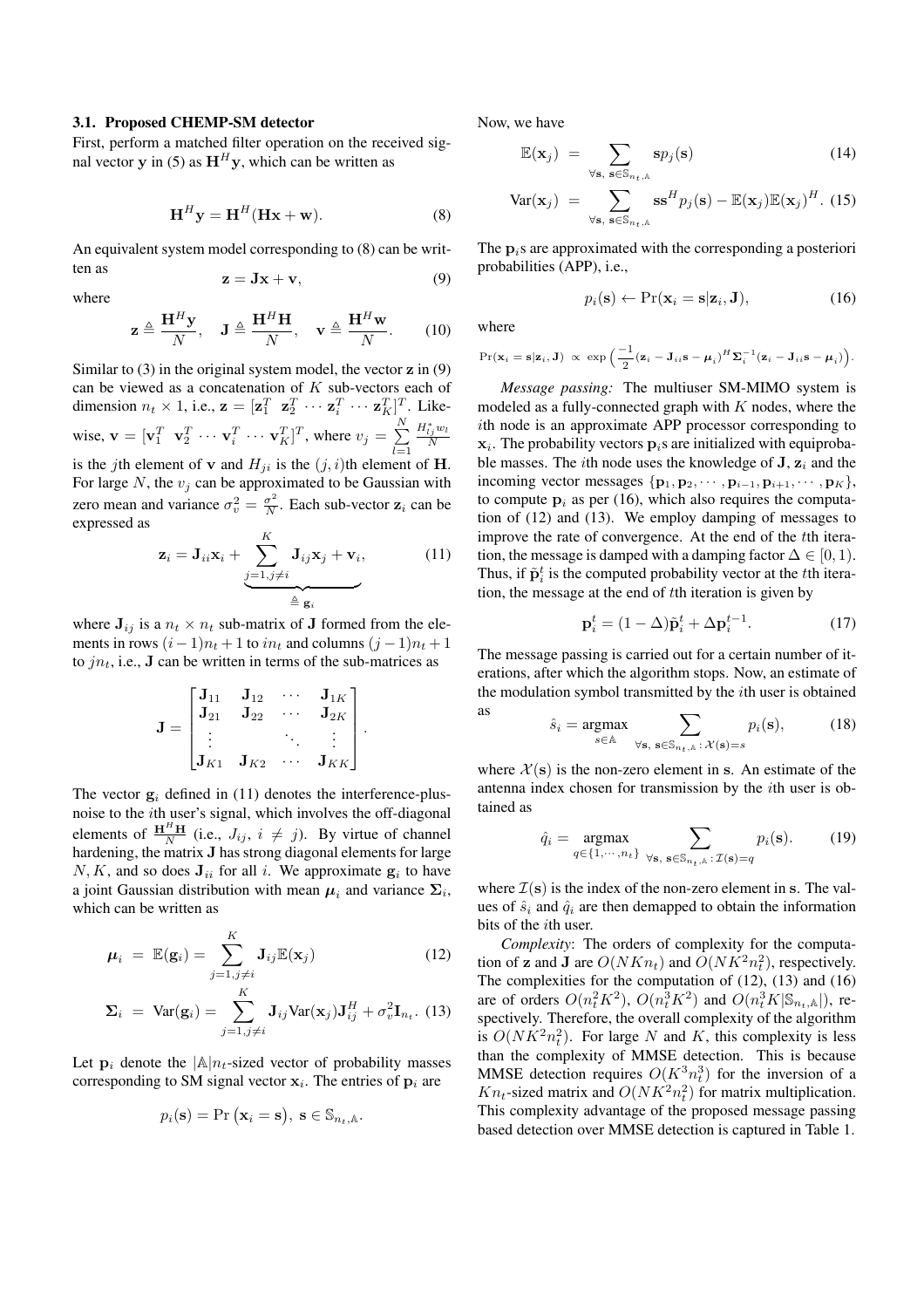|    | Complexity in number of operations $\times 10^6$ |                 |             |                 |
|----|--------------------------------------------------|-----------------|-------------|-----------------|
| K  | $N = 128$                                        |                 | $N = 256$   |                 |
|    | MMSE                                             | <b>CHEMP-SM</b> | <b>MMSE</b> | <b>CHEMP-SM</b> |
|    |                                                  | (prop)          |             | (prop)          |
| 16 | 3.593                                            | 2.802           | 5.789       | 4.375           |
| 24 | 9.584                                            | 5.796           | 14.450      | 9.335           |
| 32 | 19.770                                           | 9.907           | 28.355      | 16.198          |

Table 1: Comparison between the complexities (in number of real operations) of CHEMP-SM and MMSE detectors for  $n_t = 4$ , 4-QAM, and different values of K, N. Number of iterations in CHEMP-SM is 15.

#### 3.2. Proposed channel estimator

As per  $(12)$ , $(13)$ , $(16)$ , we see that knowledge of the channel matrix H is needed to perform the detection operation. A conventional approach is to directly estimate the channel matrix  $H$  as  $H$  through channel estimation techniques (MMSE) channel estimation, for example) using pilot transmissions, and use  $\hat{H}^H\hat{H}$  in place of J in (12),(13),(16). We take a different approach, where we directly obtain an estimate of the matrix J, instead of H. The motivation for this approach is that H influences the proposed detection operation through  $J = H<sup>H</sup>H$  (see the transformed system model (9), (10)). Interestingly, this approach performs better compared to the conventional approach. The proposed approach is described below.

Assume that the channel is slowly fading, where the channel remains constant over one frame duration (which is taken to be equal to the coherence time of the channel). The duration of a frame is  $L_f$  channel uses. Each frame has a pilot part and a data part. The pilot part consists of  $Kn_t$  channel uses, and the data part consists of  $L_f - Kn_t$  channel uses.

Let  $X_p = A I_{Kn_t}$  denote the pilot matrix, where in the *i*th channel use,  $1 \leq i \leq Kn_t$ ,  $\lceil \frac{i}{n_t} \rceil$ th user terminal transmits a pilot through its antenna whose index is given by  $((i - 1)$  $\mod n_t$  + 1, with amplitude A and the other user terminals are scheduled to remain silent. The signal received at the BS during pilot phase is given by

$$
\mathbf{Y}_{\mathbf{p}} = \mathbf{H}\mathbf{X}_{\mathbf{p}} + \mathbf{W}_{\mathbf{p}} = A\mathbf{H} + \mathbf{W}_{\mathbf{p}}, \qquad (20)
$$

where  $A = \sqrt{KE_s}$ ,  $E_s$  is the average symbol energy, and  $\mathbf{W}_p$ is the noise matrix. An estimate of the matrix J is obtained as

$$
\widehat{\mathbf{J}} = \frac{\mathbf{Y}_{\mathrm{p}}^T \mathbf{Y}_{\mathrm{p}}}{NA^2} - \frac{\sigma_v^2}{A^2} \mathbf{I}_{Kn_t}.
$$
 (21)

An estimate of the vector z is obtained as

$$
\widehat{\mathbf{z}} = \frac{\mathbf{Y}_p^T \mathbf{y}}{NA}.
$$
 (22)

These estimates  $\hat{\mathbf{J}}$  and  $\hat{\mathbf{z}}$  in (21) and 22) are used in the proposed detection algorithm in place of J and z.

## 4. SIMULATION RESULTS

In this section, we present the BER performance of largescale multiuser SM-MIMO systems using the proposed CHEMP-SM receiver.



Fig. 2: (a) BER performance of multiuser SM-MIMO and conventional MU-MIMO for  $K = 16$ ,  $N = 64$ , 128, 4 bpcu per user, and perfect CSI. (b) Average SNR required in CHEMP-SM and MMSE detectors to achieve  $10^{-3}$  BER as a function of loading factor  $(K/N)$  in multiuser SM-MIMO with  $N = 128$ ,  $n_t = 2, 4, n_{rf} = 1$ , 4-QAM, 3 and 4 bpcu per user, and perfect CSI.

*CHEMP-SM detector performance:* In Fig. 2(a), we present the performance of the proposed CHEMP-SM detector at a spectral efficiency of 4 bpcu per user,  $K = 16$ ,  $N = 64, 128$ , assuming perfect CSI. Figure 2(a) compares the performance of multiuser SM-MIMO with  $n_t = 4$ ,  $n_{rf} = 1$ , 4-QAM and CHEMP-SM detector, with that of conventional MU-MIMO with  $n_t = 1$ ,  $n_{rf} = 1$ , 16-QAM and sphere (ML) decoding. Note that, under this setting, both multiuser SM-MIMO and conventional MU-MIMO have a spectral efficiency of 4 bpcu per user. From Fig. 2(a), it can be seen that multiuser SM-MIMO outperforms conventional MU-MIMO by about 5 to 6 dB at  $10^{-3}$  BER. This is because, for achieving the same spectral efficiency, multiuser SM-MIMO can use a smaller-sized QAM (4-QAM in this setting) compared to that used in conventional MU-MIMO (16-QAM in this setting), and a small-sized QAM is more power efficient than a larger-sized one. Figure 2(a) also shows comparisons between the performance of CHEMP-SM detector and MMSE detector in multiuser SM-MIMO. It can be seen that CHEMP-SM detector outperforms MMSE detector by about 2 to 7 dB at 10<sup>−</sup><sup>3</sup> BER. This performance advantage of CHEMP-SM detector over MMSE detector is very attractive given that CHEMP-SM detector has a lesser complexity than MMSE detector as shown in Table 1.

Figure 2(b) shows the performance of CHEMP-SM detector and MMSE detector as a function of the loading factor  $\alpha = K/N$ , for  $N = 128$ ,  $n_t = 2, 4, n_{rf} = 1$ , 4-QAM, 3 and 4 bpcu per user, assuming perfect CSI. It plots the average SNR required to achieve a target BER of  $10^{-3}$  as a function of  $\alpha$ . In this figure also, we can see that CHEMP-SM detector performs better than MMSE detector. For example, at a loading factor of  $\alpha = 0.25$ , the CHEMP-SM detector requires about 8 dB less SNR compared to MMSE detector at a spectral efficiency of 4 bpcu per user.